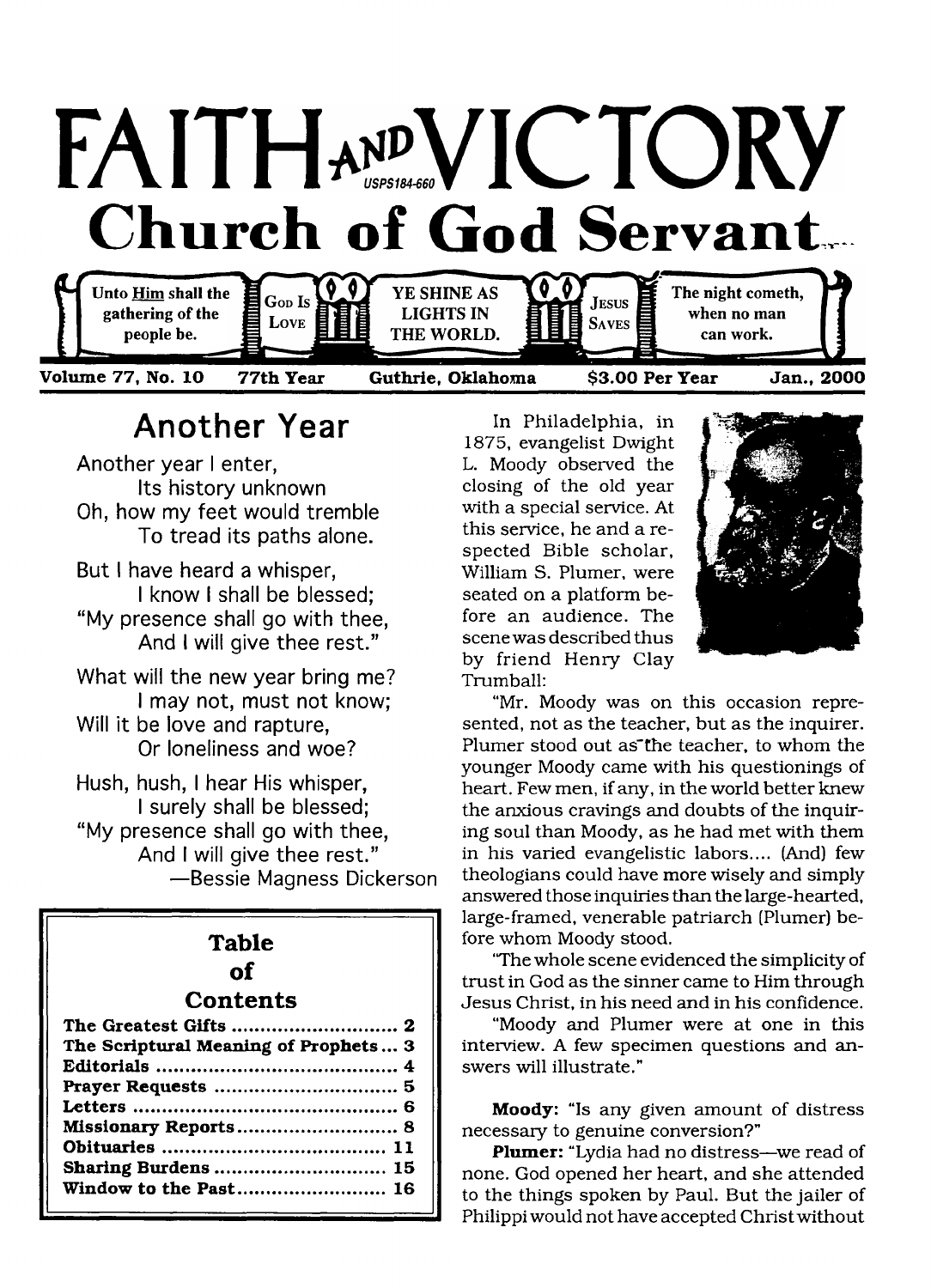some alarm. If you will accept the Son of God, you need have no trouble. There is nothing in trouble that sanctifies the soul."

**Moody:** "Well, what is conversion?"

**Plumer:** "Glory be to God there is such a thing as conversion. To be converted is to turn from self, self-will, self-righteousness, all selfconfidence, and from sin itself, and to be turned to Christ."

**Moody:** "Can a man be saved here tonight, before twelve o'clock—saved all at once?"

**Plumer:** "Why not? In my Bible I read of three thousand men gathered together one morning, all of them murderers, their hands stained with the blood of the Son of God. They met in the morning, and before night they were all baptized members of Christ."

**Moody:** "How can I know that I am saved?"

**Plumer:** "Because of the fact that God is true. 'Let God be true, but every man a liar.' If I accept Jesus Christ, it is not Mr. Moody's word, nor Mr. Sankey's; it is the Word of the living God, whose name is Amen. 'He that believeth on the Son hath everlasting life.'"

**Moody:** "What if I haven't got faith enough?"

**Plumer:** "Glory to God, if I can touch the hem of my Saviour's garment I shall be saved. A little faith is as truly faith as a great deal of faith. A little coal of fire in the ashes is as truly fire as the glowing heat of a furnace."

**Moody:** "I don't feel that I love Christ enough. "

**Plumer:** "And you never will. To all eternity, you never will love Him as much as He deserves to be loved.

'Had I ten thousand tongues, Not one should silent be; Had I ten thousand hearts, I'd give them all to Thee.'

"As the hour of midnight approached, the appeals of Mr. Moody, following this illustrative inquiry meeting, grew more and more earnest, and the solemnity of the service deepened. Just before twelve o'clock he asked all present to join in silent prayer.

"While all heads were still bowed the profound stillness was broken by Mr. Sankey's singing of *Almost Persuaded.* Then the closing moments of the passing year were given to earnest prayer, especially for those who had risen to ask for it at Mr. Moody's call, and were now urged to a final decision.

"When at midnight the sounding out of the bell of Independence Hall was the signal for all the bells of the city and the steam-whistles on every side to greet the incoming year, Mr. Moody wished all a 'Happy New Year,' and that neverto-be-forgotten watch-night service closed. Its echoes are still resounding in many hearts on earth and in heaven, and their gratitude is now deeper than ever to dear Mr. Moody and his fellow-worker on that sacred occasion."

—Taken from *The Life of* D. L. *Moody*

---------

## **The Greatest Gifts**

As the month of December and Christmas-time approached, many were busy with the bustlings and activities of purchas ing and preparing "gifts" for



their loved ones. While it is all very good to remember those you love, especially at Christmas, let us not forget what the greatest gifts really are. For so many, when the holidays are passed and gone, so is their "spirit of Christmas"— their joy and happiness in giving.

Sometimes I think chat the very greatest gifts we can give or receive in life are the little, everyday opportunities to bring happiness to others. How about giving someone a nice, big smile and a pleasant "good morning? " The **gift** of your cheerfulness may go a long way in helping that person have a good day. Or maybe you could send a friendly note to someone you love. The gift of your thoughtfulness may give them a lift that day. And what about that prayer you whispered for the one in need? Your **gift of concern** will surely be felt! How about being a contented and willing worker? The **gift of vour cooperation** will help keep peace among those with whom you live closest.

I read about some children who were arranging the figures of Mary, Joseph and the Baby Christ in the manger scene. They lit two candles and carefully tried them in various positions until the light fell exactly where they wanted it. One child excitedly said, "Be sure that Jesus shows! "

If we could just grasp hold of the thought of carrying this out in our daily, sometimes complicated, lives ! One way to be sure that our candles are lit and shining so that Jesus may be seen is through giving the common, "everyday" little gifts that mean so much!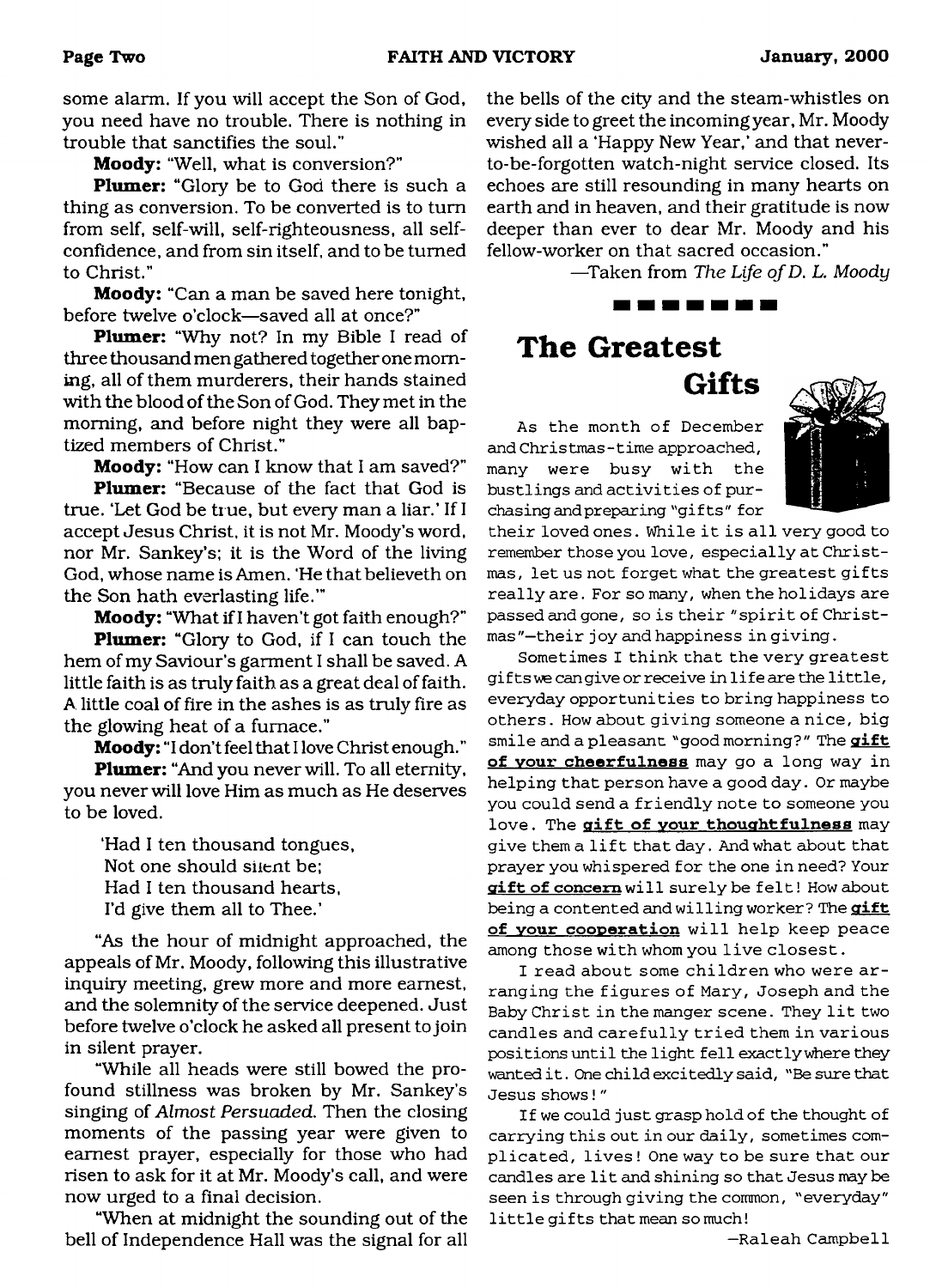### */ r i r \* **The Scriptural Meaning of Prophets and Prophecy and**  $\overline{1}$  **i**  $\overline{1}$  **i**  $\overline{1}$  **i**  $\overline{1}$  **i**  $\overline{1}$  **i**  $\overline{1}$  **i**  $\overline{1}$  **i**  $\overline{1}$  **i**  $\overline{1}$  **i**  $\overline{1}$  **i**  $\overline{1}$  **i**  $\overline{1}$  **i**  $\overline{1}$  **i**  $\overline{1}$  **i**  $\overline{1}$  **i**  $\overline{1}$  **i**  $\overline{1}$ **Can Women Share In This Gift?** By Bro. Harlan Sorrell (Continued from last month.)

It is Holy Spirit leadership and control that makes the Church of God the Church of God. Without it the Church loses its divine and heavenly attributes and ceases to be "of God." The human element then moves in where the divine should be, and the result is "false prophecy." This presents a distorted view of the truth and the church too, because prophecy that proceeds from human wisdom is earthly, rather than divine and heavenly. It cannot search the heart and meet the real need of the soul, because it does not carry with it divine insight. It is important that we realize the utter inadequacy of human understanding and judgment in spiritual matters, lean very heavily on divine wisdom for guidance to tune our spiritual ears to the voice of the Holy Spirit, know when He is speaking and when He is not speaking, and to ever retain an "open ear" for Him to speak to us through whatever means He chooses.

Many times I have attended a Spirit-led service and been richly fed through vessels I had previously supposed to be not so capable. Something happened that was beyond the human they prophesied! The Spirit spoke through them. And because I had my ear tuned to the voice of the Spirit, I got the message in spite of the vessel. The result was that I was edified, stirred, inspired and challenged. This is the purpose of the assemblies of God's people, that we may edify, challenge and comfort one another. Why prefer one above another or prohibit any member of the body to speak on the grounds of gender, if that member is inspired by the Holy Spirit? Such restrictions of man-rule can only serve to grieve the Spirit and deprive us of valuable edification. We should not look so much upon the instrumentality, but rather the divine unction being administered through the instrumentality. If the unction is not there, then we have a right to question the instrumentality. But if it is, then we should respect it, and recognize what God is doing. Let us remember the admonition of I Thessalonians 5:19-20: "Quench not the Spirit. Despise not prophesvings." Our own prejudices can cause us to quench the Spirit. Let us beware!

Now I would like to consider a scripture from I Timothy 2:11-15, which is supposed by some to be evidence against women preaching the gospel. The scripture reads: "Let the woman learn in silence with all subjection. But I suffer not a woman to teach, nor to usurp authority over the man, but to be in silence. For Adam was first formed, then Eve. And Adam was not deceived, but the woman being deceived was in the transgression. Notwithstanding she shall be saved in childbearing, if they continue in faith and charity and holiness with sobriety."

A careful examination of this text will reveal that a domestic relationship is implied. Husband, wife and childbearing stand out as prominent features in the context dealt with here. Notice that Paul said "I suffer not a woman to teach, nor to usurp authority over the man." The man that Paul is referring to here is evidently the woman's husband. However far this text may be applied, it cannot possibly be justly applied in the prohibition of a woman exercising a spiritual gift bestowed upon her by the Holy Spirit for the overall profit of the body of Christ and the furtherance of the gospel. Furthermore, nowhere in the New Testament are women commanded to subject themselves to men in a general sense. They are commanded to subject themselves to their own husbands, but then only as is fit in the Lord. Also, in the New Testament Church, all of us, both men and women, are required to submit ourselves one to another and be clothed with humility. (See I Peter 5:5.) There are no "big I's" and "little you's" but all are equal in Christ Jesus.

There is one other text which is supposed to teach that women are prohibited to preach the gospel. It is found in I Corinthians 14:34-35. It reads as follows: "Let your women keep silence in the churches: for it is not permitted unto them to speak; but they are commanded to be under obedience, as also saith the law. And if they will learn any thing, let them ask their husbands at home: for it is a shame for women to speak in the church."

I would like to conclude this writing with a (Continued on page 13.)

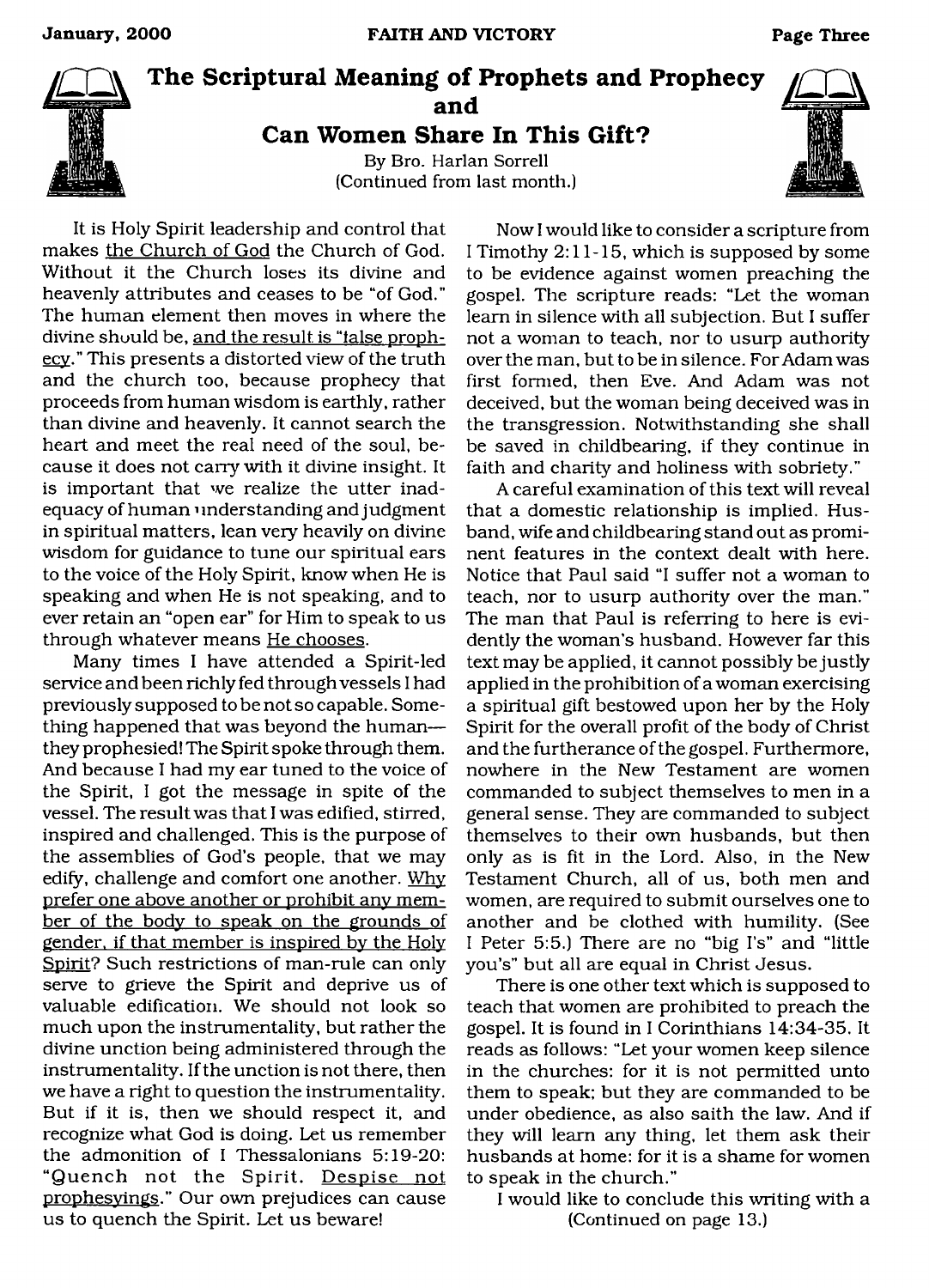### **FAITH AND VICTORY 16 PAGE HOLINESS MONTHLY** -----------

This non-sectarian paper is edited and published in the interest of the universal CHURCH OF GOD each month (except August of each year, and we omit an issue that month to attend camp meetings), by Wayne Murphey, and other consecrated workers at the FAITH PUBLISHING HOUSE, 4318 S. Division, Guthrie, OK 73044 (USPS184-660).

(Periodical postage paid at Guthrie, OK)

Notice to subscribers: When you move or change your address, please write us at once, giving your old and new address, and include your zip code number. The post office now charges 50\* to notify us of each change of address.

Dated copy for publication must be received by the 18th of the month prior to the month of issue.

### **SUBSCRIPTION RATES**

#### . . . . . . . . .

Single copy, one year..................................................... \$3.00 Package of 5 papers to one address, one year ......... \$12.00 Larger quantities are figured at the same rate.

This publication teaches salvation from all sin, sanctification for believers, unity and oneness for which Jesus prayed as recorded in John 17:21, and manifested by the apostles and believers after Pentecost. By God's grace we teach, preach, and practice the gospel of the Lord Jesus Christ-the same gospel that Peter, John, and Paul preached, taught, and practiced, including divine healing for the body. James 5:14-15.

Its motto: Have faith in God. Its object: The glory of God and the salvation of men: the restoration and promulgation of the whole truth to the people in this "evening time" as it was in the morning Church of the first century: the unification of all true believers in one body by the love of God. Its standard: separation from the sinful world and entire devotion to the service and will of God. Its characteristics: No discipline but the Bible, no bond of union but the love of God, and no test of fellowship but the indwelling Spirit of Christ.

Through the Free Literature Fund thousands of gospel tracts are published and sent out free of charge as the Lord supplies. Cooperation of our readers is solicited, and will be appreciated in any way as the Bible and the Holy Spirit teach you to do or stir your heart. "Freely ye have received, freely give." Read Ex. 25:2:1 Chron. 29:9: II Cor. 9:7: and Luke 6:38.

Freewill offerings sent in to the work will be thankfully received as from the Lord. Checks and money orders should be made payable to Faith Publishing House. All donations are tax deductible.

A separate Missionary Fund is maintained in order to relay missionary funds from our readers to the support of home and foreign missionaries and evangelists.

In order to comply with the Oklahoma laws as a non-profit religious work, the Faith Publishing House is incorporated thereunder.

#### **FAITH PUBLISHING HOUSE**

**P. O. Box 518, 4318 S. Division. Guthrie. OK 73044 Office phone numbers: 405-282-1479, 800-767-1479; fax number: 405-282-6318; home phone: 405-282-6170. Internet address: <http://www.faithpublishing.com>**

**Postmaster: Please send address corrections to: Faith Publishing House, P. O. Box 518, Guthrie, OK 73044.**



**The January 1999 editorials** opened with these words: "This month of January discovers us poised at the headwaters of uncharted territory."

We have now completed the year of 1999, and experienced what God had in store for the gospel printing work.

With gratitude we acknowledge He has been faithful.

We thank God for making it possible to complete another year of spreading His message. Besides publishing the *Faith and Victory, Bible Lessons, Beautiful Way,* tracts and books, and carrying on personal correspondence with those who contact the Print Shop, we have also made the Gospel available world-wide over the internet. Efforts have also been made to maintain a vigorous foreign missionary project, as well as make the *Faith and Victory* available on cassette tape. All these efforts are done in order to "sow beside all waters." (Isa. 32:20.) We appreciate the co-workers who have used their time and abilities to assist in advancing the cause.

This work continues to be an undertaking of "faith and victory. " Faith Publishing House came into existence through the trials experienced and overcome by Bro. Fred Pruitt, my grandfather. His example of dependence on God is something we rely on yet today. And we are finding God's mercies in response to our needs just as large and the victories just as refreshing.

As we enter a new millennium, it seems beyond comprehension that the Lord will not have returned before another 1000years passes. But of that we cannot be certain. Even if the Lord withholds His coming, within a century almost every person will have changed residence from earth to eternity. That alone is a sobering thought and one which should affect how we live from day to day. Changes are inevitable, and so we accept life a day at a time and thank God for His promise to be with us always, even unto the end of the world.

A supply of wall calendars for the year 2000 are in stock and ready for sale. Also available are 1999 yearbooks for both the *Faith and Victory* and *The Beautiful Way* Sunday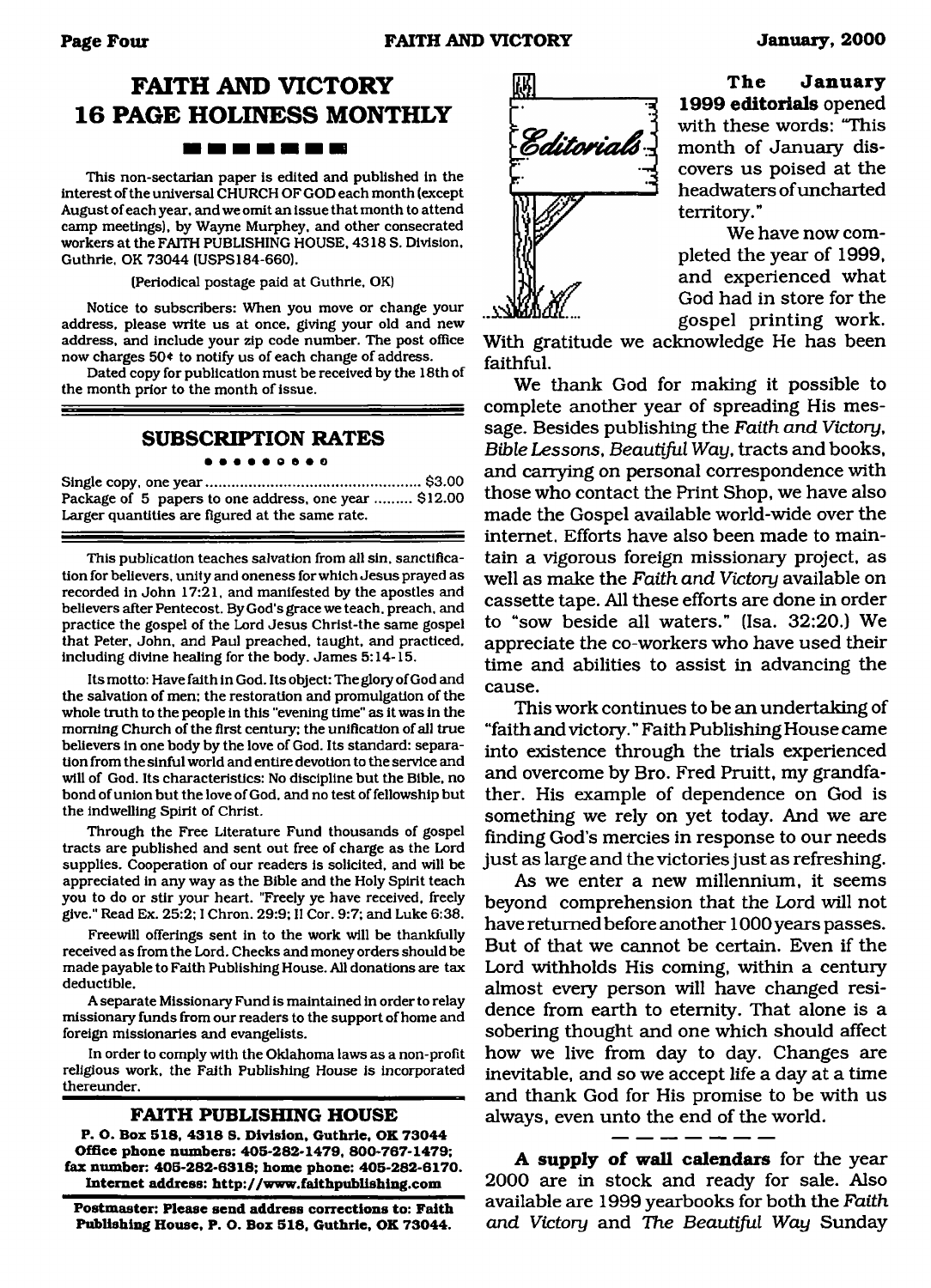School papers. Calendars sell for \$3.00 each and yearbooks of both the *Faith and Victory* and the *Beautiful Way* are \$5.00 per copy. All prices include the cost of postage and handling.

**We thank everyone** who remembered us over the holiday season with cards, letters, offerings and words of encouragement. The children of God are a special people and we appreciate your thoughtfulness.

If in the new year we can be of assistance to you, please let us know. **Our telephone number is 1-800-767-1479.** If you would like to reach my office directly, dial extension 101. Otherwise, when you call, if you are uncertain about which extension to dial, just hold the line through the recorded message and someone should answer.

**May this year of 2000** be an outstanding one for each of you.

Love in Christ, —Bro. Wayne Murphev



NC—"Please pray for me. I need help from the Lord." —Sis. Faye Minton

MO—"I have a prayer request for two of my sons who are in need of salvation." —Sis. Nelva **Stanley** 

NC—Pray for Sis. Margaret Dunn who has severely injured her arm in a fall.

FL—"We would like to pass along three very urgent requests for prayer. Please pass these on to anyone you know who knows the power of prayer.

"The first one is for a man by the name of Willie. He is the brother of my Aunt Linda. He has been diagnosed with cancer which has spread to different parts of his body. He is a saved man and it is remarkable to hear what God has already done for him. The doctors have been surprised by his progress. Please pray that God will heal him and lengthen his life and manifest his power in this affliction.

"The second request if for a young man by the name of Josh Henderson. He is only 23 years old and has severe hepatitis. He is now in

the hospital in a coma and needs a liver transplant. The family has no medical insurance and they need to have at least \$200,000.00 before Josh will even be considered for the transplant. Please pray earnestly for this dear young man. We know God is able to heal him and cause him to not even need the transplant.

"The third request is for a young lady by the name of Debbie Holden. She is only in her thirties and has cancer. She has seven children. This dear lady really needs earnest prayer. We are sure it is her desire to live to raise her<br>children "-Kevin Smith -Kevin Smith

"Bro. Wayne, we are in real need of prayer. One of our granddaughters had a very unfair situation in her childhood days. As a teenager, she turned to drugs, and got mixed up in a wrong crowd. She has a baby girl who is not yet a year old. For awhile we thought she was going to change for the baby's sake, but she has returned to her former friends. We just learned today that she is expecting another baby. This is heartbreaking for these poor little innocent babies, and her own soul. She knows there is a better life, but is so bitter about her younger days. Please help us pray her back to God. I am sure you get many of these requests so please include ours. Jesus is coming soon and I feel our time is short in praying for souls."

—Name withheld

### **Standing Prayer Requests**

Sis. Lydia Bennett Sis. Alscene Breckenridge Bro. Jon Busbee Sis. Mamie Butcher Bro. Nathan Carvei Bro. Daniel Davis, Jr. Bro. Dale Doolittle Sis. Elaine Dunn Sis. Olive Getterson Sis. Pauline Hall Bro. Ben Harrison Sis. Janice Johnston Bro. Louis Kimble Sis. Helen Lambright Sis. Betty Lassche The Lounds sisters Sis. Mattie McIntyre Sis. Bertha Miles Sis. Virginia Myers Sis. Dollie O'Neal Bro. O. C. Porter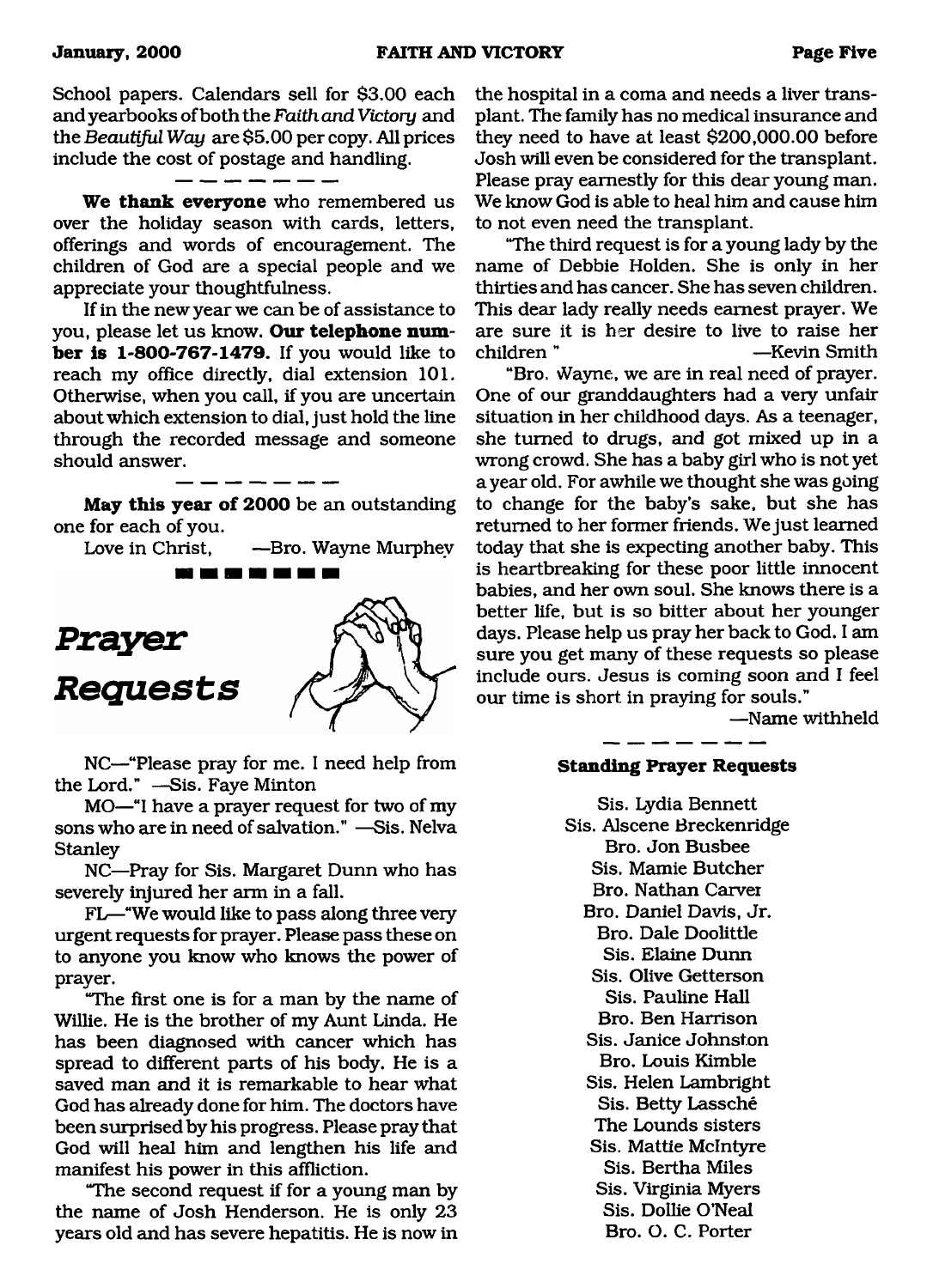Sis. Melba Powell Sis. Rose Samons Sis. Myrtle Savoie Bro. Rudolf Schmidt Sis. Kay Stover Sis. Marie Weatherford Bro. Curtis Williams, Sr. Bro. Max Williamson Sis. Esther Wilson

第2889 第288 第288 第288



OR—Dear Bro. Wayne and all at the Print Shop: Greetings in Jesus' name. We trust that this will find everyone there well and happy in your service to the Lord. I have been logging on to your web page and really appreciate the interactive forum. I wonder if there is any particular time of day that would be most active?

We are doing well, thanks be to God, and are enjoying the blessings we receive each day. We are so thankful for the service you provide with the *Faith and Victory* paper as well as the tracts and books which you print.

Recently I have been meditating on Psalm 15 and its relevance to our everyday life. All the instruction that anyone needs to live right in this present world is available in the Word of God. Praise His Holy Name!...

With Christian love, —Bill and Ruby Busch

OK—Dear Bro. Wayne and all the workers at Faith Publishing House: I look forward each month to my *Faith and Victory* paper.

I have been sick the past two weeks. I want to thank all those who have been praying for me.

May God bless you all for the work that you do for Him.

Christian love, —Sis. Mamie Butcher

OH—Dear Bro. Murphey: Thank you so much for taking time from your busy schedule to write me an encouraging letter. I am very thankful to have Jesus for my dear Savior. I am glad that He is King of Kings and Lord of Lords, and that He knows just how to help and bless us.

Please continue to pray for me and all of my loved ones, especially those who are not yet saved. My greatest desire is to please God and have His stamp of approval upon me, and for more souls to be bom unto the kingdom of God.

I need a lot of grace and wisdom and understanding of God's Word. I ask the dear Lord to help me to be a doer of the Word and not a hearer only.

Thank you again for your prayers....

—Sis. Janice Shaw

OK—I want to thank each and every one of the saints who sent cards and food, made phone calls, and for the many prayers prayed on our behalf after the loss of my companion, Joe Taylor.

I have felt the uplifting strength the Lord gave me through the many prayers. It is hard to give up a companion after 59 years of marriage.

We worked side by side for about 50 years in the greenhouse work. I have lots of good memories during that time. We both enjoyed growing plants and flowers. I told Joe I enjoyed helping him, but that I would like to have flowers for our yard. So he let me have all I wanted. I enjoyed having a beautiful yard. Our patio was always a beautiful flower garden, from early spring until late fall. He loved the flowers as much as I did.

In more recent years, after we retired from the greenhouse work, Joe enjoyed being in church services even if he couldn't hear well. He was always ready to go to service.

Please pray for me for I have a heavy load to carry.

Lovingly, your sister in Christ,

—Imogene Taylor

CA—Thank you for reminding me that it was time to renew the *Faith and Victory.* I look for it every month. I pray for you faithful workers often, that God will continue to bless you. —Sis. Willa Oglesby

AR—Dear Bro. Wayne and all: I do appreciate the work you all are doing in getting the gospel out to the world.

I like to read the *Faith and Victory* paper. The Lord is so good to us day by day. May God bless! Christian love, —Wanda Evans

FL—Dear believers: God has been very good to us, but we feel the truth is getting watered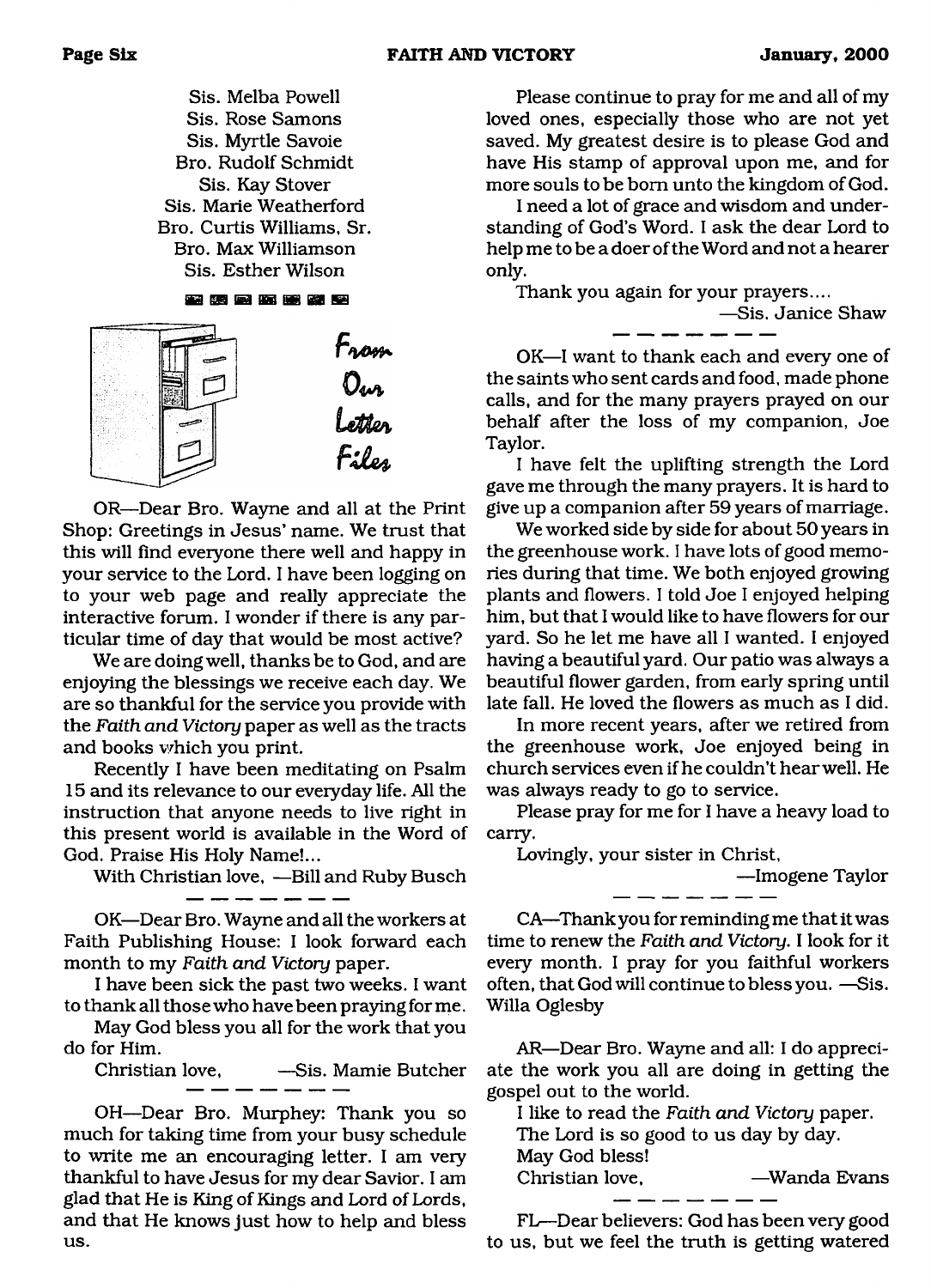down so your paper is a real welcome soul strengthener.<br>Sincerely,

-Mr. and Mrs. Doyle Plank

OK—Dear Bro. Wayne and dear saints abroad: I wanted to tell you all of the wonderful things the Lord has done for me. I had been having some severe pain in my jaw and ear area, and ended up having to go to a dentist because of it. I went to him several times and so the bill grew extensively. After all of that, the bite plate he had made for me to wear didn't fit right and so it seemed all that time and expense was for naught. I paid on the bill a little at a time, as I do not have much money coming in. I was really worried about it and had requested prayer several times for the Lord to work it out in some way.

A few days ago the girl in the office came and showed me the bill. It said, "Balance: \$0.00." She had even called the dentist office to make sure that that was correct, and sure enough it was. I thank the Lord for that. It was just like our Lord to do something special for me. I give Him all the glory and praise for helping me in this.

My leg, which I had broken last year, is much, much better. It only hurts once in awhile. I also thank the Lord for this.

I also want to thank you all so much for the *Faith and Victory* tapes. I enjoy them so much.

Please pray for me, as I also have other ailments that cause me much pain at times.

Your sister in Christ, —Marilyn Randall \_ \_\_ \_\_ \_\_ \_\_ \_\_ \_\_

LA—Dear Bro. Wayne and Sis. Mary: May God's blessings be upon you at this season when we are celebrating the birth of the Christ child. We sang some lovely songs Sunday about the birth of the baby Jesus, but the one that meant most to me was the final one, "Redeeming Love." It speaks of the man of sorrows, Christ the Lord, buying the soul with His own blood, and bringing a peace this world cannot afford. This brings to my mind a quote that I keep where I can often read it: "I thank thee, O Lord, that thou hast set eternity within my heart that no earthly thing can ever satisfy me wholly." The only thing that really satisfies me today is that deep peace which passes all understanding that Paul speaks of in Philippians 4....

Though I am getting a little old to be very active or "outstanding" in work that would be noticed, I have a card ministry with many shutins, and others who need a word of encouragement. Perhaps the Lord let me have the experience of the years with Ken's illness to show me how to help others now facing the same heartbreak. One is a soft spoken man about 70 years old who has been diagnosed as having Alzheimer's, and his wife looks to me. Another is a doctor whom Ken and I considered a true Christian, and he considered us his friends, some of his favorites. His wife writes to me, and seems to look to me for encouragement. Then there is one I still hear from whose husband died with Alzheimer's before Ken did, plus a first cousin of mine in a nursing home whose husband had died of the disease a year before Ken did. She has had to have shock treatments, and yet gets physical and mental therapy. I could go on even to tell about a lady at Chapelwood who is so mixed up. It's a pathetic case. Then I can't forget a very quiet little lady, a native of Indiana, who has no blood relatives—just her husband's nephew and wife) to help her. She has to have shock treatments and I understand those treatments last a couple of hours. I have related all of this to let you know I need prayer to be able to encourage all these. The other morning, I woke up praying God to let me see myself as He sees me, and having no pretense, no sham, no insincerity, so I might be of use to Him.

**-Gertrude Pickett** \_ \_\_ \_\_ \_\_ \_

KY—Dear workers at the Print Shop: Please pray for me and my family. I lost my brother on October 25th, after a long illness, and my husband is in the hospital in Columbus, OH, in the Intensive Care Unit. He was injured in a car accident. We have almost lost him many times. He suffered severe injuries, plus two heart attacks.

We desperately need the love and strength only God can give. May God bless us all.<br>Yours in Christ, —Wilma Ho

—Wilma Horsley . ... ... ... .

OK—Dear Bro. Wayne and workers at the Print Shop: We send greetings of love in Jesus' dear name. We are thankful today that He came to this world to bring salvation to all who would love and follow Him.

May you each one be blessed with peace and happiness in your hearts and lives.

In Christian love,

—Bro. Edwin and Sis. Lillian Eck

OK—Dear Bro. Wayne: Greetings of Christian love. I hope all is going well there with you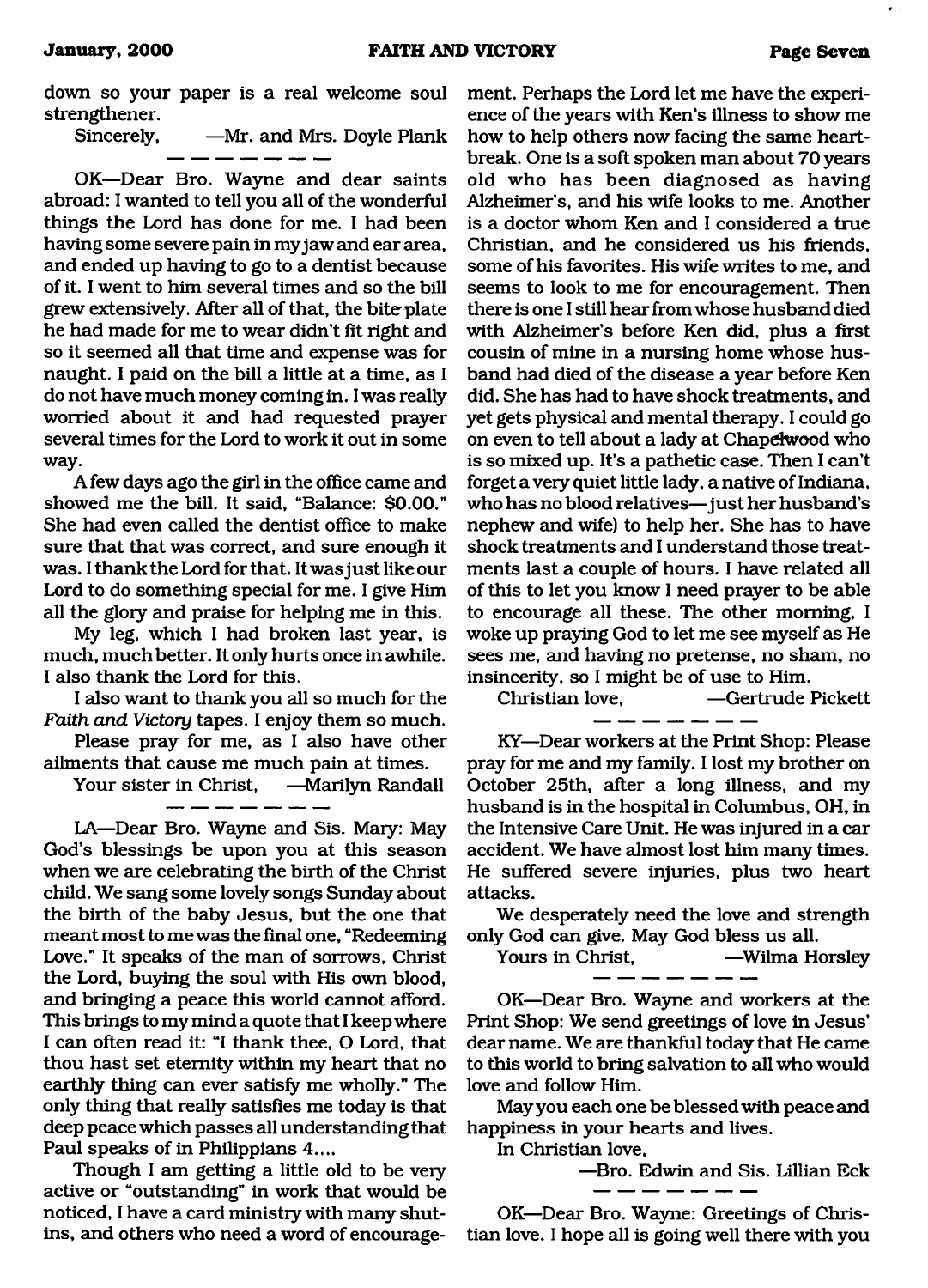and all the workers. I am sure it has been a busy time. I thought I would write you again before this year gets away.

There is a scripture which has been on my mind for several days. It has meant much to me. It causes me to have an increase of faith and hope in God and His Word. "For all flesh is as grass, and all the glory of man as the flower of grass. The grass withereth, and the flower thereof falleth away: But the word of the Lord endureth for ever. And this is the word which by the gospel is preached unto you." I Peter 1:24-25. The Word includes all the truths of the Bible, both the Old and New Testaments. This gospel, when received, believed and obeyed, gives us hope and faith in God. It affords us with all the grace we need here and prepares us for glory hereafter.

I am glad we can put our hope and trust in the eternal Word of God. In Deuteronomy 33:27 it says that the eternal God is thy refuge, and underneath are the everlasting arms.

I hope the year 2,000 will be a glorious year for us all.

Your saved brother, washed in His blood,

—T. V. McMillian

KY—Dear Bro. Wayne: Greetings in Jesus' precious name!

Continue to remember my husband, Matthew, and me in your prayers. We are young in the Lord, as well as in age. (He is 20, going to be 21 in March, and I am 18.) We have been married since April 10, 1998, and God has blessed us with a wonderful marriage. Praise the Lord!

We will keep the Print Shop and workers in our prayers. **—Sis. Sarah Howard** 

LA—Dear Bro. Wayne: Greetings of Christian love to you and all who labor with you in putting out the pure gospel to a lost world. Oh, if only everyone would be interested in the beautiful story of Jesus, God's precious Son, whom He sent to be the Savior of the world! The sad truth is that the majority of people want to go on living as they desire, living after the flesh even though the Word so plainly tells us if we live after the flesh we will die. I thank the Lord for the few who have chosen to live after the Spirit, having chosen eternal life.

In this day of turmoil and peril, seemingly with dangers on every hand, it is so wonderful to have our blessed Savior going by our side to be our guide and protection, and to know that He said, "I'll go with you all the way." (Matthew 28:20.) Underneath us are the everlasting arms. (Deuteronomy 33:27.) I thank the Lord for His Word, which we have to lean on and trust in....

It seems there are so many places to give places in need. I trust that the saints aren't spending more for themselves than they should, making less to go to the Lord's work. It looks like the chapel building in New Orleans, LA, has been at a standstill for months now. There is no place there for them to worship.

I am sorry I have written such a long letter for you to read. Excuse the mistakes and consider it is written by an 88 year old woman with vision in only one eye. I do miss the vision so much in my right eye, but I am very, very thankful for my left eye vision.

I am praying for the Assembly meeting there. I think Dean, my grandson, hopes to go to part of it. It is so wonderful to see him saved. He had been delivered from drinking for years, and since he was saved at the camp meeting in July, he has been completely delivered from smoking. All thanks goes to my dear Savior.

May the Lord bless in the great work there. I am so thankful you are moving into the new building.

Christian love and prayers, —Alta Flynn

FL—Bro. Wayne Murphey: I am thankful for another birthday. I am 88 years old. Jesus is good to me and I mean to let my life tell the Gospel story. Give my love to Sis. Murphey and the Print Shop workers.

Please keep me in your prayers.

—Sis. Kathleen Williams W H W B HIM IB HIM IB **MISSION !PORTS** 

#### **From Mexico...**

Dear Bro. Wayne: I praise God His Spirit is working here in Mexico. Last Saturday evening, Joe and Judy Fine, Tim and Pam Huskey, James and I met to review what we had been doing and to discuss plans for the future. After each reported on their area of responsibility, we all felt content with past progress. While we were discussing future activities the three young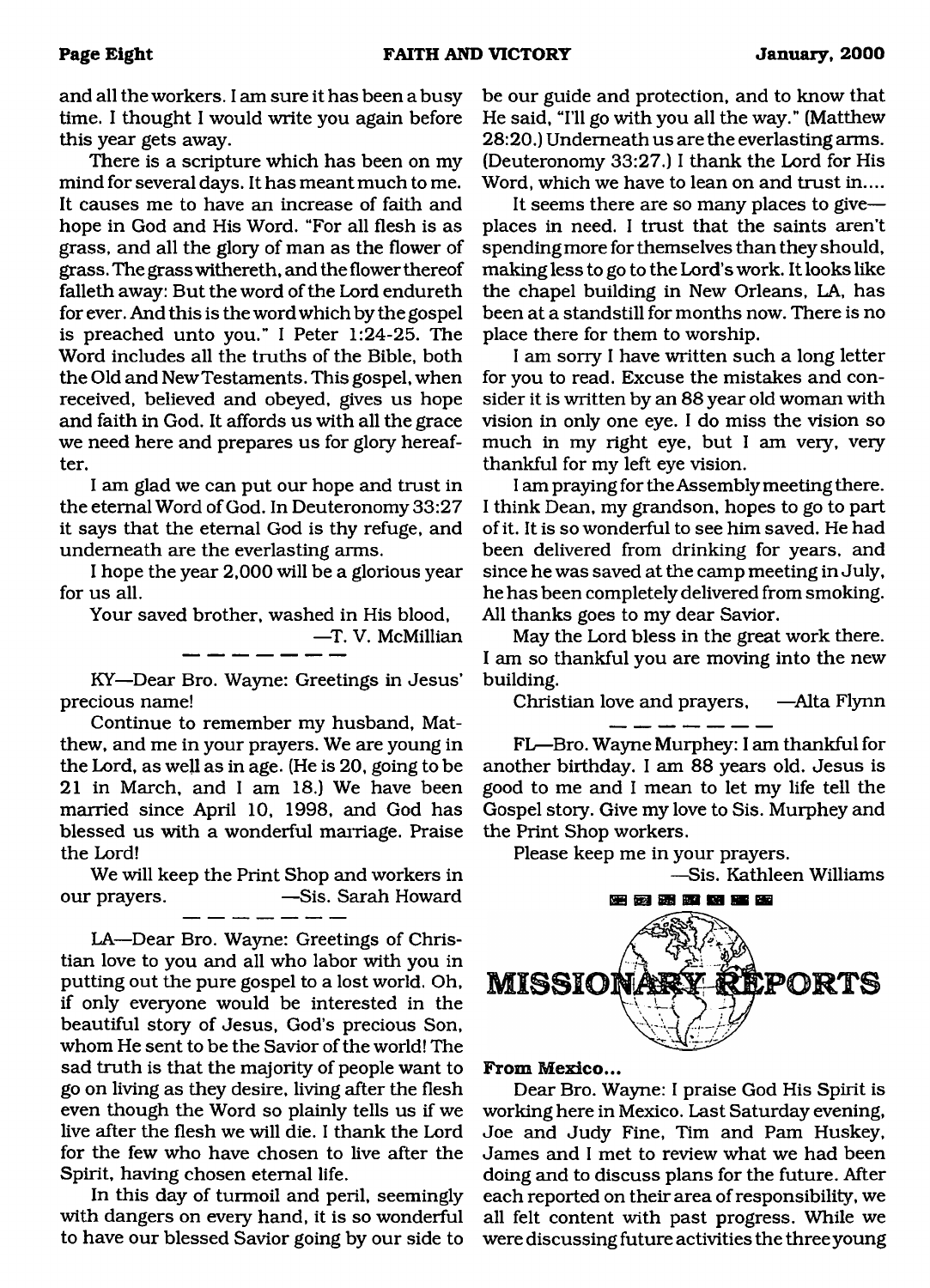men that we are mentoring were doing the same, although we did not know it. When they came in and shared with us their ideas, we were blessed to know that God was dealing with them in similar ways as He was with us. "Behold, how good and how pleasant it is for brethren to dwell together in unity! ...for there the LORD commanded the blessing,..." Psalm 133:1, 3.

One activity impressed on both groups was to fast and pray that through our outreach a congregation could be raised up on the east side of Ensenada. We decided to fast every Tuesday at noon and pray together that hour. The following Tuesday God's Spirit sent two very sincere men to Tim's house where we were having prayer meeting. Sis. Lupe (one of Sis. Opal Kelly's converts) was helping me clean so she also went to the meeting. Thus our prayer meeting for the outreach served as a small outreach itself. Of the twenty persons present, I believe nine prayed.

The Fine family and Michelle left early Wednesday morning for Oklahoma. Tim was working late that night getting ready to leave the following morning. We dismissed our usual Wednesday night prayer meeting so James and I were home when a young couple came to visit. Isn't God good to arrange things?

For several months we have been going to a condominium complex, passing out literature and talking with whomever will give ear. This Saturday only James, Saul, Marco and I were here to go. James and I found no one interested in talking but we did invite many children for meeting at 3:00 p.m. Sunday. Saul and Marco found two persons interested in hearing more.

Saturday evening we went to the rehab center to visit Ruben, an alcoholic that was panhandling in the park up town, and after many visits James persuaded him to go to the rehab center. He is very thankful to be off the bottle. As we arrived the group was loading up to go to church service up the valley. We were glad we went because Ruben went to the altar and we were there to pray with him.

We discovered at the church Saturday night a bus service which charges about a third of the regular fare. When Saul went early Sunday morning to get his ticket, he was told that all the seats were full. We made special supplication for God to intervene. Saul felt God wanted him to go and witness to his family while they were grieving the loss of their father who just passed away. Saul met the driver and explained his

need. The driver found space for Saul. Upon boarding he also saw a Christian whom he knew. Saul had a friend to go with him. Isn't God good?

Only James, Marco and I were left to have the open-air children's meeting we had announced for 3:00 p.m. in a park. A family had promised to go with us but called to say the wife was sick. We got our things together: books and twenty-five balloons (hopefully one for each child) and started out, when a family of five came to go with us. When we got to the park, the Catholics were having their traditional "Posada" for the children right across the street from the place we had designated for our meeting. It looked as if a hundred children were there with pinatas, candies, drinks and music. My anticipations of a good children's meeting fell to the bottom of my boots, but I never let on. My hopes arose quickly when I saw a group of preteen boys running toward our van. James gave them the job of tying balloons to the nearby swings. These boys and others soon arrived and stayed through the service and never once showed the least bit of disrespect. And by the way we had just enough balloons for each one.

We came home encouraged and with new volunteers to help build a congregation there. God's Spirit does much more than we can ask or think and there are little surprises to enjoy along the way. —Sis. Charlotte Huskey

#### **From India...**

November 15, 1999—Dear Bro. Wayne Murphey and dear saints abroad: Greetings to all you dear ones in the glorious name of Jesus Christ. Thank you for your letter dated November 3rd and the enclosures were noted with much gratitude. May God bless each saint who prays and supports the work in India.

A terrible cyclone in Orissa, one of the states in North India, sucked away the life of thousands of people and animals there.

Lord willing, our 35th General Convention will be held during the second week of January 2,000. Pray for its temporal and spiritual needs. Spiritual services in all of our congregations are going on fine. Persecutions for Christians are going on in different parts of India.

Our prayers are for you as you do for us. Yours in Him, —Bro. John Varghese

#### **India Report**

A chapter in the history of the mission work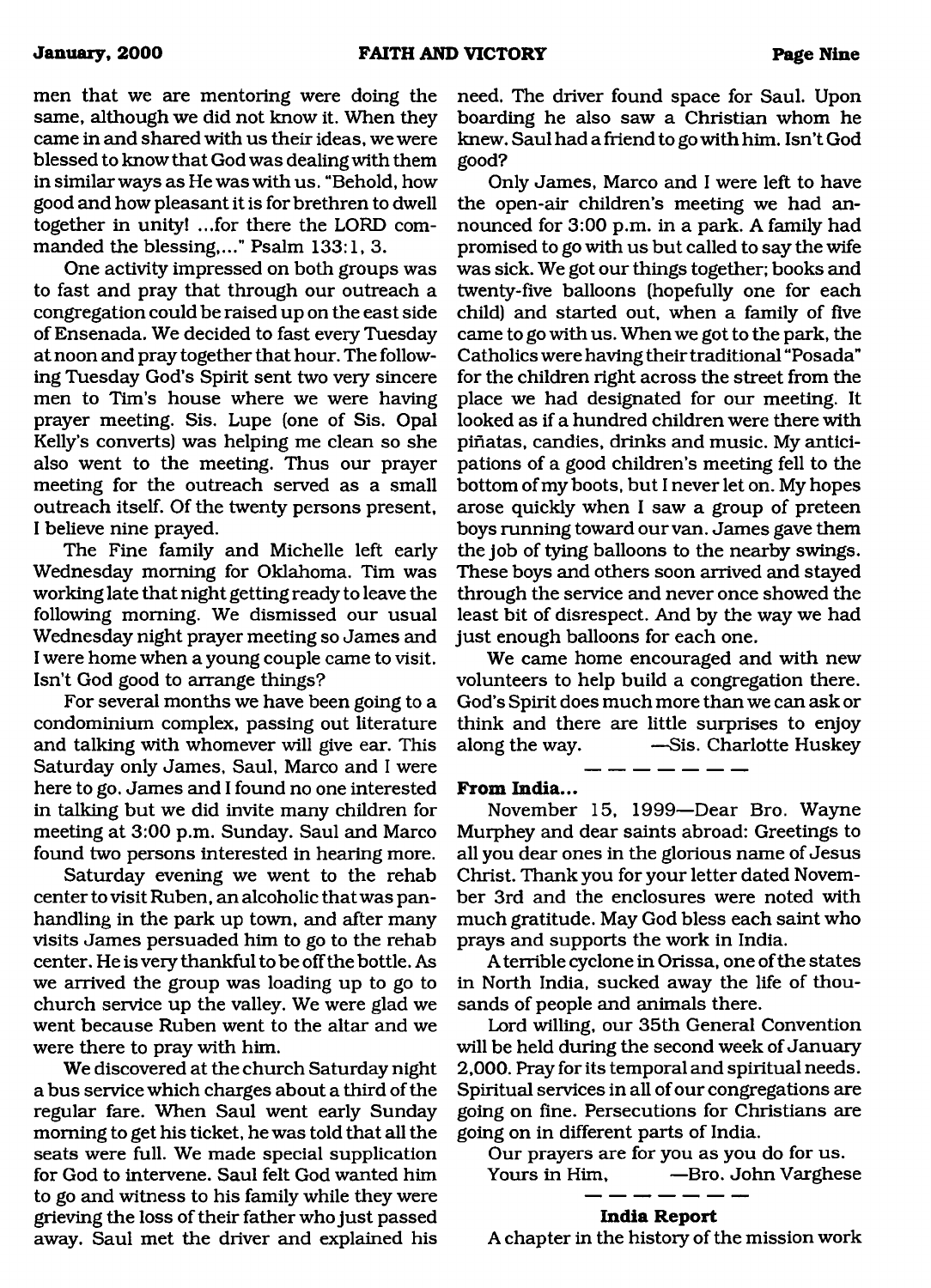in India closed with the death of our dear Bro. P.D. Mathunni. The marks of his life are engraved on the hearts of many Indian natives and Americans as well.

Bro. Mathunni passed away on August 23, 1999. Upon hearing of his illness I felt impressed of the Lord to fly to India. I arrived in India the day after his passing. I was able to attend the funeral and was greatly moved as so many people from all walks of life recounted the effect that he had on them. Many were led to the Lord through the efforts of Bro. Mathunni; others were challenged to a deeper experience. There were hundreds in attendance. Their testimony of his life showed that he was truly a man of God who gave himself wholly to the work of the Lord. He will be greatly missed.

I was able to stay for a few weeks. While I was there, I visited with several of the congregations and I also met with the ministers and gospel workers that Bro. Mathunni had been working with. It was my desire to get a feel for how the work would progress in that area. There are approximately nine congregations in that area that are a direct result of Bro. Mathunni's ministry. His main burden was that of an apostle. He planted churches. He would teach young ministers the principles of the Scriptures and send them forth to establish a congregation in an area where no congregation existed. This is the foundation of each congregation. This is how each one of the congregations were established. They would go door to door teaching and sharing the gospel with anyone who would listen; and slowly they have built the congregations to what they are today.

In each congregation there is an average of seventy people. The majority of these congregations have been established in the last five years. They are continually expanding the congregations and endeavoring to add more congregations. I was able to visit a new congregation and its pastor on this last trip. I am very inspired with the work in India. It is progressive.

Though there are adjustments that must be made, the ministers were in agreement that the work must go forward. One minister spoke with me and said some were asking, "How can the work go on without Bro. Mathunni?" His response was, "This is God's work and God will prosper it." This seemed to be the general consensus of the ministry. 1 was very thankful and encouraged to find the ministry and saints with

a determination to continue the spread of the gospel.

They need our continued prayers. The government in India has changed. The majority party is now Hindu and their history shows that they oppose other religions, especially Christian. So please pray for the saints and work of God. I feel very confident that the Lord is blessing the mission work and that He will continue to prosper it.

I'd like to share with you something that Bro. Mathunni expressed to me during my first visit to India in January 1998. He had been earnestly praying that God would send someone from America to India for the encouragement of the saints. His desire was for the Lord to give someone a burden for the work there. He had been very sick from time to time and felt that God could take him at any time but he wanted someone to come to India that would have a burden to continue the work. He said to me, "I believe the Lord sent you here to continue the work after I am gone." I did not think much about that statement then. But it came back to me as I traveled to India and attended his funeral.

The second time I visited India was in January 1999. Bro. Brett Butler and I spent nearly three weeks in India. We visited many congregations and were able to hold open-air meetings. The Lord blessed the efforts then and I felt a greater burden to help in the support of the mission work there.

I feel that burden even more now. The ministers are full-time in the ministry, spending five to six days a week in reaching the lost. They hold Bible studies and cottage prayer services in various homes. They hold open-air meetings and go door to door witnessing, etc. They have no job to support their families. There ministry is their life. It takes approximately \$60.00 to support a minister each month. Some of the congregations are without church buildings and there are other needs that exist. If anyone has a burden to help in the support of the work there, your help will be greatly appreciated. You may send your contributions to: Church of God, Work of the Ministry, PO Box 171077, Dallas, TX 75217.

In August 1999, I returned from India by way of Frankfurt and I was able to spend nearly a week with the saints in Germany. I visited the congregation in the village of Roetgesbuettel.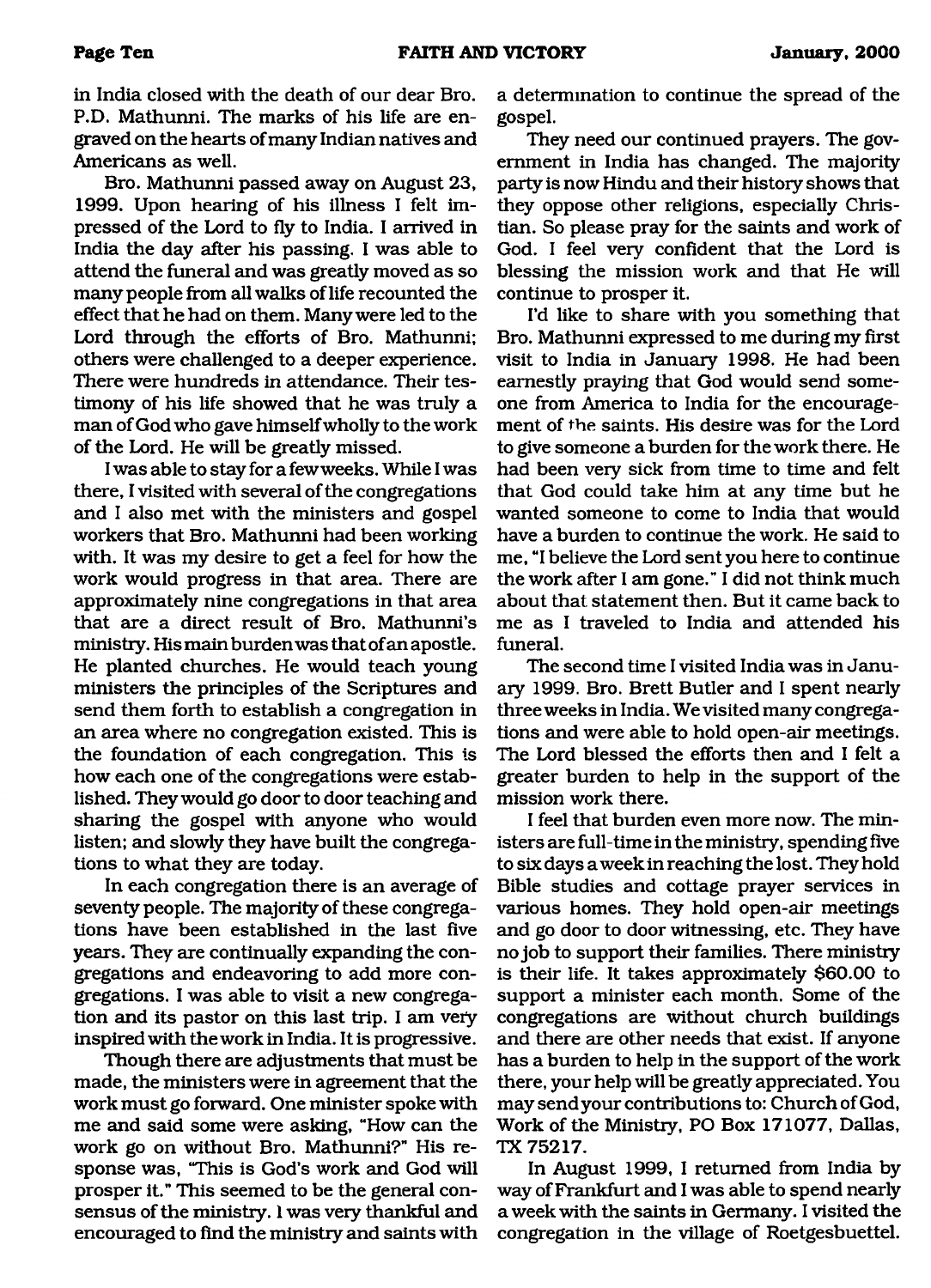The fellowship of the saints was blessed.

I was able to be in three services with them and feel that the Lord blessed the efforts. The saints there are confronted with many of the same problems that we in America have. But I found them to be encouraged and endeavoring to live solid lives in the midst of an evil generation. They send their love to the saints here and requested that we pray for one another.

Your fellow laborer, 
—Darrell Johnson

#### **From the Philippines...**

November 25, 1999—Dear Bro. Murphey: Greetings in Christian love to you and your family and to all the patient workers in the Lord's Print Shop.

I received the November issue of the *Faith and Victory.* I appreciated the article of Raleah Murphey. I think she is your daughter-in-law. May the Lord bless these young people, that they may continue to be a blessing to the church and other people.

I am now here in Guimba. I live alone in my new home. I rented it for 2,000 pesos a month. [Approximately \$53.00.] There is a little space where a few people can gather for Bible study and worship. I am now busy going from house to house distributing tracts and making appointments for home Bible studies. May the Lord give me a good harvest of souls in this place.

Guimba is a good place for evangelistic compaign. It is located near the boundary of the province of Tarlac surrounded with many towns and barrios. I do not know anyone here, but I trust the Lord will take care of me.

I asked my daughter. Sis. Ruth, to take care of the church in San Jose and the surrounding congregations and she said she will do her best. I asked her to conduct the preachers monthly meeting. I went home the other day and she was very happy to report that they have new strategies for the gospel work.

May I say again thank you so much for all your loving sacrifices for us. May I appeal to all the brothers and sisters in the U.S.A. as a whole, to continue to help us, especially this newly opened place for the gospel work in this area of Luzon. We want to extend the gospel of salvation as far as we can and as early as we can.

Your brother in the gospel field,

—Bro. Matias S. Tangunan and family



**Zella Evins Dollins** was bom December 12, 1919 and went home to be with her heavenly father on December 7, 1999.

She was preceded in death by her husband, Loyd; her parents, Cleve and Bertha Evins; three brothers, Roy Evins, Troy Evins and Marvin Evins; and a sister, Nell Carey.

Zella is survived by six children, Dennis Dollins, Republic, MO, Bill Dollins and wife, Ruth, Oklahoma City, OK, Gary Dollins and wife, Millie, Blue Springs, MO, Steve Dollins and wife, Marilyn, Strafford, MO, David Dollins, Strafford, MO, and Connie Faris and husband, Eric, Brookline, MO; 15 grandchildren, 19 greatgrandchildren; a brother, Orval Evins, two sisters, Ollie May Werle and Evelyn Butts and numerous other relatives and friends.

Zella was a Christian and her life shone with the love of God. She was an inspiration and shining example for many.

She was a mother figure to many and known as "Mom" and "Grandma" to all. She loved to read and was an avid gardener. She was loved so much, and will be deeply missed and remembered by her family and friends for her caring and loving spirit.

Bro. James Bell officiated at the funeral service for Sis. Zella, and interment was in the Timber Ridge Cemetery, Elkland, MO.

**Bro. Pakayil Daniel Mathunni** was bom on March 11, 1939, in the state of Kerala, South India. He was the oldest of seven children bom to Daniel Vakayil and Kunjamma Daniel Vakayil.

At the age of fifteen he moved with his parents to the village of Wynad in the northern part of Kerala. Though he had not accepted Christ as his personal Savior, he was seeking for the meaning and truths of life. Upon their arrival to this new area an incident took place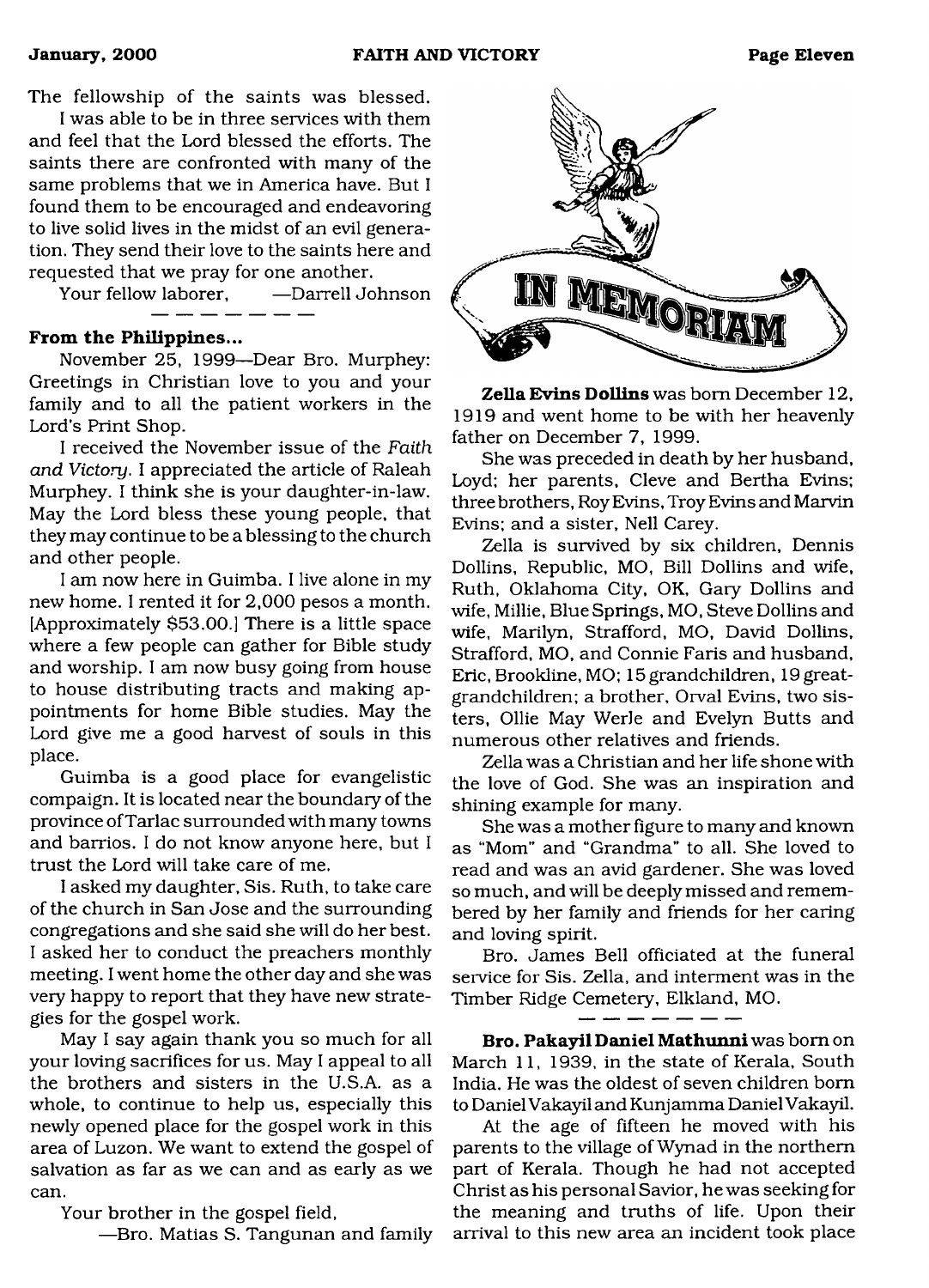that caused him to look to God as his all in all.

His father had entrusted the family's savings to a relative in that village who was to purchase a home and land and make arrangements for the arrival of his family. Upon their arrival to the village they discovered that they had been deceived by the relative and no arrangements had been made. They were left devastated and destitute; but through divine providence, God allowed a widow to support the family and help settle them in that strange village.

He was challenged to see God's hand in the storms of their lives. He found the real God "Jehovah Jireh," "My provider." It was at this time that P.D. Mathunni gave his heart to the Lord and lived faithfully until his death.

He continued his education and was blessed with a good job with the Bombay Burma Corporation as a civil engineer. While working with this company he was involved in an accident in which he received serious injuries. He was hospitalized and the doctors predicted that he would lose his right hand. The thought haunted him day and night and he became very depressed. Finally he began to plead with God to heal his hand. He promised the Lord that if He would heal him he would dedicate his life fully to the ministry. By the grace of God he was completely healed. Shortly thereafter he attended a meeting and was challenged by the verse, "The harvest truly is great but the labourers are few." Luke 10:2. After much prayer he resigned his job and entered full-time into the ministry in 1963.

On April 21,1966 he was married to his wife, Shirly. They had a happy family life. To this union were bom three daughters and one son: Jaimole and Rick Rhoads of Sapulpa, OK, Jemi and Binu Kuriakose of Trichur in Kerala, South India, Jeena Pakayil and son, Jino Pakayil, both of Tulsa, OK. He is also survived by two grandsons, Caleb Rhoads and Joshua Kuriakose; one granddaugther, Kayla Rhoads, his mother, brothers and sisters.

For the last eight years Bro. Mathunni suffered from kidney problems. But he remained active in serving the Lord even unto the end. He passed away on August 23, 1999. His funeral was held on August 24, 1999, in the city of Trichur, in Kerala, South India.

**Thelma Mae Feilds** was bom January 12, 1919. She was the fifth child of Abe and Ella Mae Greer, all of whom preceded her in death, except for one brother. Sis. Feilds departed this life November 5, 1999, at the age of 80 years, 9 months and 24 days.

She was united in marriage to Alex Feilds, who passed away in 1984. Sis. Feilds was a loving wife and mother of their six children. She was a faithful member of the Church of God for over forty years.

She leaves to mourn, her six children, Ella Rose Mitchell of Britton, OK, Abie Lee Mosby of Smyrna, GA, Agnes Marie Brown of Marietta, GA; three sons, Alex Eugene of Purcell, OK, Sylvester Sherman of Jackson, MS, andTimmie Anthony of Oklahoma City, OK. She also leaves nine grandaughters, ten grandsons, fifteen greatgrandchildren and a host of relatives and friends. She loved God and her family, the saints and her community. She will be missed by all who were blessed to know her.

The family wishes to thank you for the many acts of kindness during her illness and death.

On February 19, 1930, the youngest of twelve children was bom to Joseph and Elizabeth Hall. They named her **Queen Esther.**

Queen Esther lived in Haskell, OK, with her parents until their passing, when at the age of thirteen she moved to Tulsa, OK, to live with her sister, Maple Littlejohn, and her family. While in Tulsa, Queen Esther continued her education, and in 1947 she graduated from Booker T. Washington High School.

As a young adult, Queen Esther found the Lord and devoted her life, time and talents to the work of the Lord. As a member of the Church of God for over four decades one could ascertain Sis. Queen Esther's enduring voice instantaneously for she led songs, read Scriptures and taught both Sunday School and Bible Study.

Queen Esther was a dedicated wife, mother and grandmother as well as a caregiver and friend to many. She loved God, her family, the saints and her community, and will be missed by all who were blessed to know her.

In addition to her parents, four brothers preceded her in death. She leaves to cherish her memory, her husband, Willie B. Jordan; her daughter, Gwendolyn Bruner; three beloved grandchildren, Erich, Rondrea and Evan Bruner, all of Tulsa, OK; five brothers, Joe Hall of Los Angeles, CA, James Hall of San Francisco, CA, Johnny Hall of Tulsa, OK, David Hall and Edgar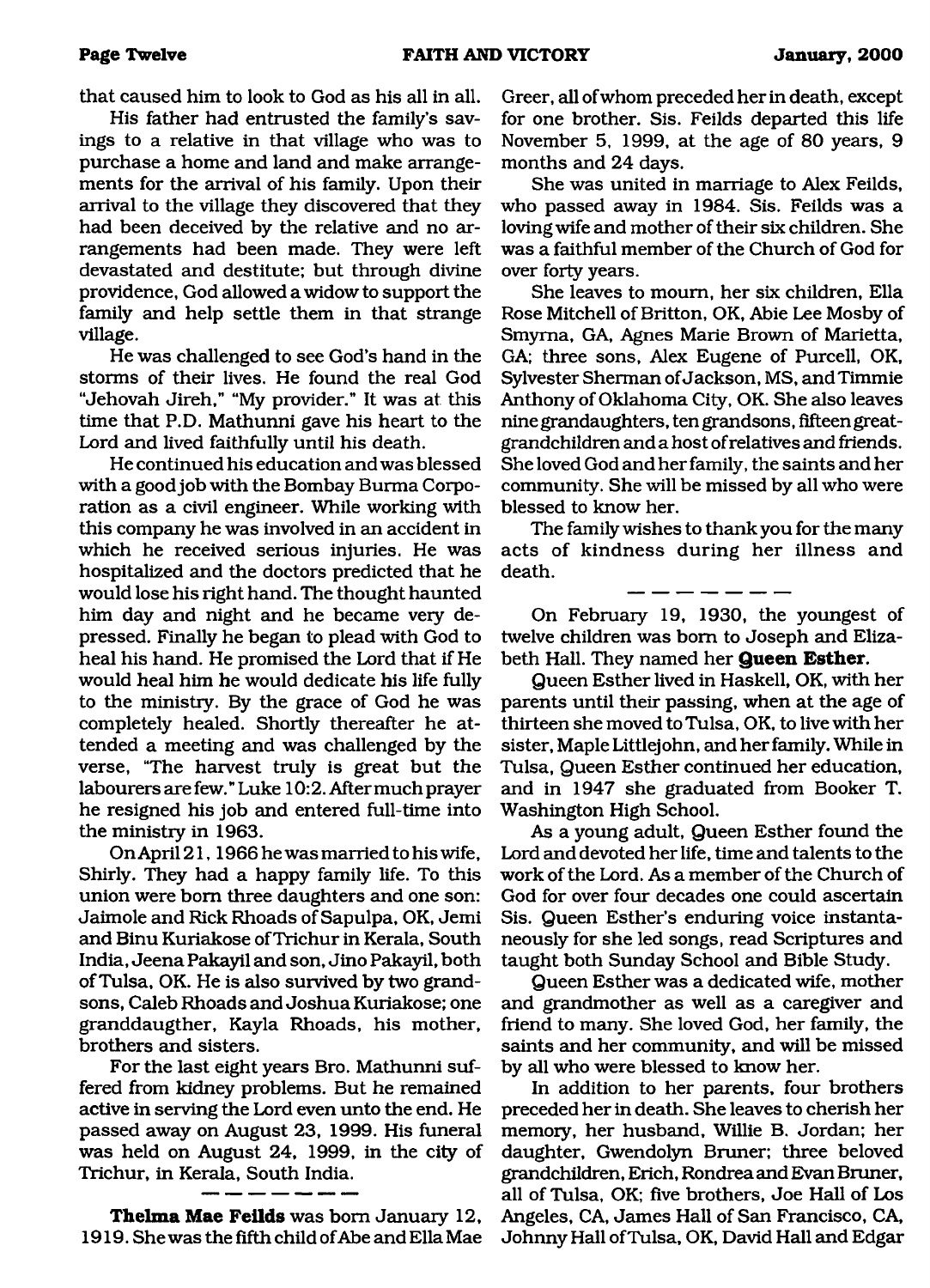Hall, both of Haskell, OK; two sisters, Maple Littlejohn of Tulsa, OK, and Gloria Ross of San Francisco, CA, and a host of nieces, nephews, saints and friends.

Funeral services were held in the Tulsa, OK, Church of God chapel, officiated by Bro. Charles Lowe. Burial was in the Green Acres Memorial Gardens, Tulsa, OK.

#### <u>te de 10 de estas po</u>

### **The Scriptural Meaning of Prophets and Prophecy**

#### (Continued from page 3)

quotation from D. S. Warner's comments on this scripture, published in the Gospel Trumpet, October 1, 1887, under the title, "Woman's Freedom in Christ." He says:

"To understand the restriction of I Corinthians 14:34-35, you should read the whole chapter, and learn to distinguish between 'prophesying' and 'speaking in the church. ' The former is speaking in divine worship, the latter in business, etc. The former is thus defined: 'But he that prophesieth speaketh unto men to edification, and exhortation, and comfort. (I Corinthians 14:3.) This includes all speaking in the Church in the form of public worship.

"On the day of Pentecost, Peter quoted Joel 2:28-29, and said it was there being fulfilled. (See Acts 2:16-18.) Now if the women had all kept silent on that glorious occasion, Peter could not have truthfully said, this is that spoken of by the prophet Joel, namely, 'I will pour out my Spirit in the last days, and your sons and your daughters shall prophesy,' and my servants and my handmaids shall prophesy. What is the record of that meeting? We are told that after the ascension of Christ the disciples returned to Jerusalem, \*went into an upper room,' etc. These all continued with one accord in prayer and supplication, with the women. and Mary the mother of Jesus, and with his brethren. (Acts 1:14.) 'And suddenly there came a sound from heaven as of a rushing mighty wind, and it filled all the house where they were sitting. And there appeared unto them cloven tongues like as of fire, and it sat upon each of them. And they were all filled with the Holy Ghost, and began to speak with other tongues, as the Spirit gave them utterance.' (Acts 2:2-4.)

"Both men and women were there assembled. All of them were filled with the Spirit, and began to speak with other tongues. 'We do hear them speak in our tongues the wonderful works of God.' (Verse 11.) So the prophesying of the sons and daughters, servants and handmaids of the Lord began on the day of Pentecost, and consisted in testifying of the wonderful works God had wrought in their hearts by the glorious Sanctifier they had just received. This prophesying in the Spirit, by both men and women, having begun on the day of Pentecost, was to continue through the Holy Spirit dispensation, and to be one of the marked characteristics of this dispensation. For the 'last days' embrace the whole period of this last age. It cannot be supposed that the inspired Apostle would forbid women to do the very thing the Scriptures say they shall do in the dispensation. No indeed. Therefore, in the same chapter in which the above restriction is found, he says, 'I would that you all (i.e., all the members of the church) spake with tongues, but rather that ye prophesied.' (I Cor. 14:5.)

"This shows conclusively that every member of the body of Christ, both male and female, had liberty to 'speak unto men to edification, and exhortation, and comfort:' for that is just what 'prophesy' means as defined in the same chapter.

"'If therefore the whole church be come together into one place, and all speak with tongues and there come in those that are unlearned, or unbelievers, will they not say that ye are mad? But if all prophesy, and there come in one that believeth not, or one unlearned, he is convinced of all, he is judged of all.'I Corinthians 14:23-24.'

'The whole church may speak with tongues and prophesy. 'All prophesy.' These words are very clear and positive. In the light of these words, women can only be excluded on the ground that there were no women members of the church; but this chapter and all the New Testament history shows the contrary to be true.

"What then did the Apostle mean by his restriction in verses 34-35? 'Let your women keep silence in the churches: for it is not permitted unto them to speak; but they are commanded to be under obedience, as also saith the law. And if they will learn any thing, let them ask their husbands at home: for it is a shame for women to speak in the church.'

"Observe that the Apostle now changes his form of expression from 'prophesy' to 'speak.'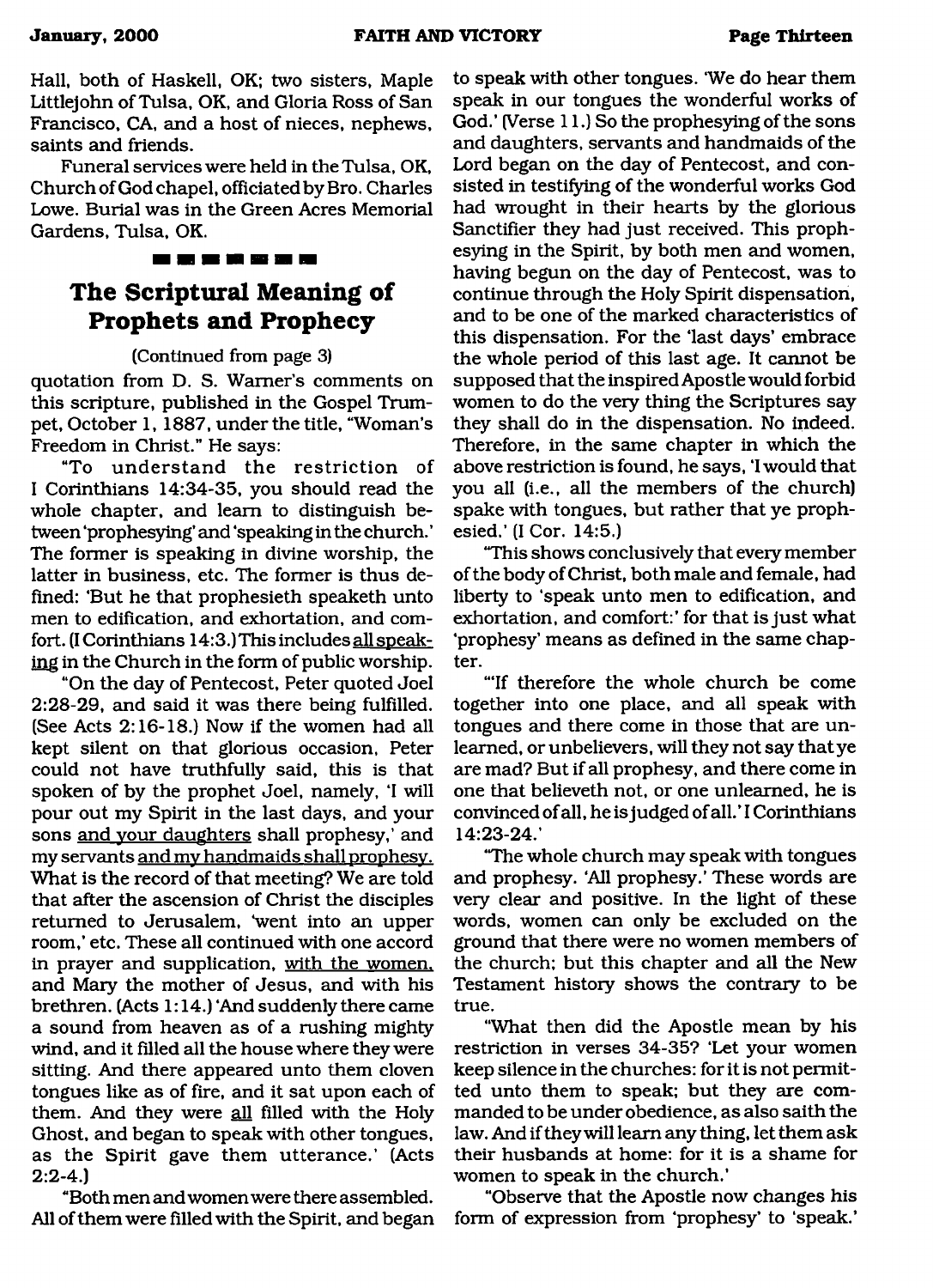**Page Fourteen**

The former relates to the worship of God, the latter to business matters or by way of interrupting a speaker. This is evident from the fact that Paul would not say, 'ye may all prophesy,' and in the same chapter forbid the women to speak, if by prophesy and speak he meant the same thing. Again the reasons assigned, or rather the substitution given for that speaking, proves he is not talking of speaking in public worship to God. Instead of speaking out in the church she is required to ask her husband at home. But no woman can ask her husband at home anything that would take the place of confessing Christ and His salvation in the assembly of His saints. But if she were inclined to interrupt a speaker to ask a question, she could avoid that breech of womanly modesty by asking her husband at home to give her the desired information. 'Let your women keep silent in the church.' Why? Answer: 'If they will learn any thing let them ask their husband at home.' So it is only when they would speak to ask for some information that they are required to keep silent. This kind of speaking is forbidden, because 'they are commanded to be under obedience as also saith the law.' For a woman to arise and speak out in the assembly, and ask to be taught something would be dishonoring her husband; because it would show that she was not subject to her husband, but repudiated him. The Apostle's restriction was also according to the law. Now in the synagogue worship, a man sitting by while another was speaking had a right to interrupt the speaker to ask a question, or to put in a thought. But this privi-

lege was not extended to Israelite women. And the same rule the inspired Apostle thinks good in the Church of God. So just before his restriction he says, 'If any thing be revealed to another that sitteth by, let the first hold his peace.' (Verse 30.) This verse clearly defines what kind of speaking the Apostle forbids women to indulge in. This, and the fact that she was to be subject to her husband and to ask him at home, all show that the prohibition only refers to making herself too free, and conspicuous in business and ruling affairs in the church. The custom in the synagogue would naturally be the people's standards of

**"It is a fact that the Spirit of God leads redeemed women to prophesy in the congregation, and blesses them in so doing."**

women's modesty, and to depart from it would expose the church to unnecessary reproach. It is very clear upon the face of this whole chapter that the speaking that is forbidden is something outside the several parts of spiritual worship to God, and is wholly of an intellectual, governmental and business charter.

"'And I entreat thee also, true yoke-fellow, help those women which laboured with me in the gospel, with Clement also, and with other my fellowlabourers, whose names are in the book of life.' Philippian? 4:3.

"Would anyone imagine that the Apostle would take with him female helpers, and then

put a veil over their faces, a gag in their mouths and command them to keep silent in the church? No, he declared that they labored with him in the gospel, even as Clement and other fellow-labourers did. Then Paul was not opposed to holy women using the voices and talents God had given them to preach and testify the gospel of the grace of God. Therefore let no man, or false doctrine, silence the voice of women, who are inspired of God, to praise and glorify Him in His sanctuary. It is a fact that the Spirit of God leads redeemed women to prophesy in the congregation, and blesses them in so doing. To quench the Spirit brings spiritual death. And any interpretation that conflicts with the Spirit of God is erroneous; for the Word and the Spirit agree.

"There are then no Scriptures that forbid woman using her sanctified voice and talents, in all the several parts of public devotion to God, preaching not excepted when called of God. In all these things, 'there is neither Jew nor Greek, there is neither bond nor free, there is neither male nor female: for ye are all one in Christ Jesus.' (Galatians 3:28.)

"Confessing Christ before men is even a condition of salvation. (See Romans 10:10.) Again, 'if we confess Christ before men, He will confess us before the Father and the holy angels.' Are the sisters cut off from this great blessing? By no means; for God is no respecter of persons. Therefore O ye daughters of Zion, having the glory in your souls, 'keep not silent;' but 'lift up your hands in the sanctuary and bless the Lord.' 'Rejoice and be exceeding glad, for thy Maker is thy Husband. ' Therefore lift up your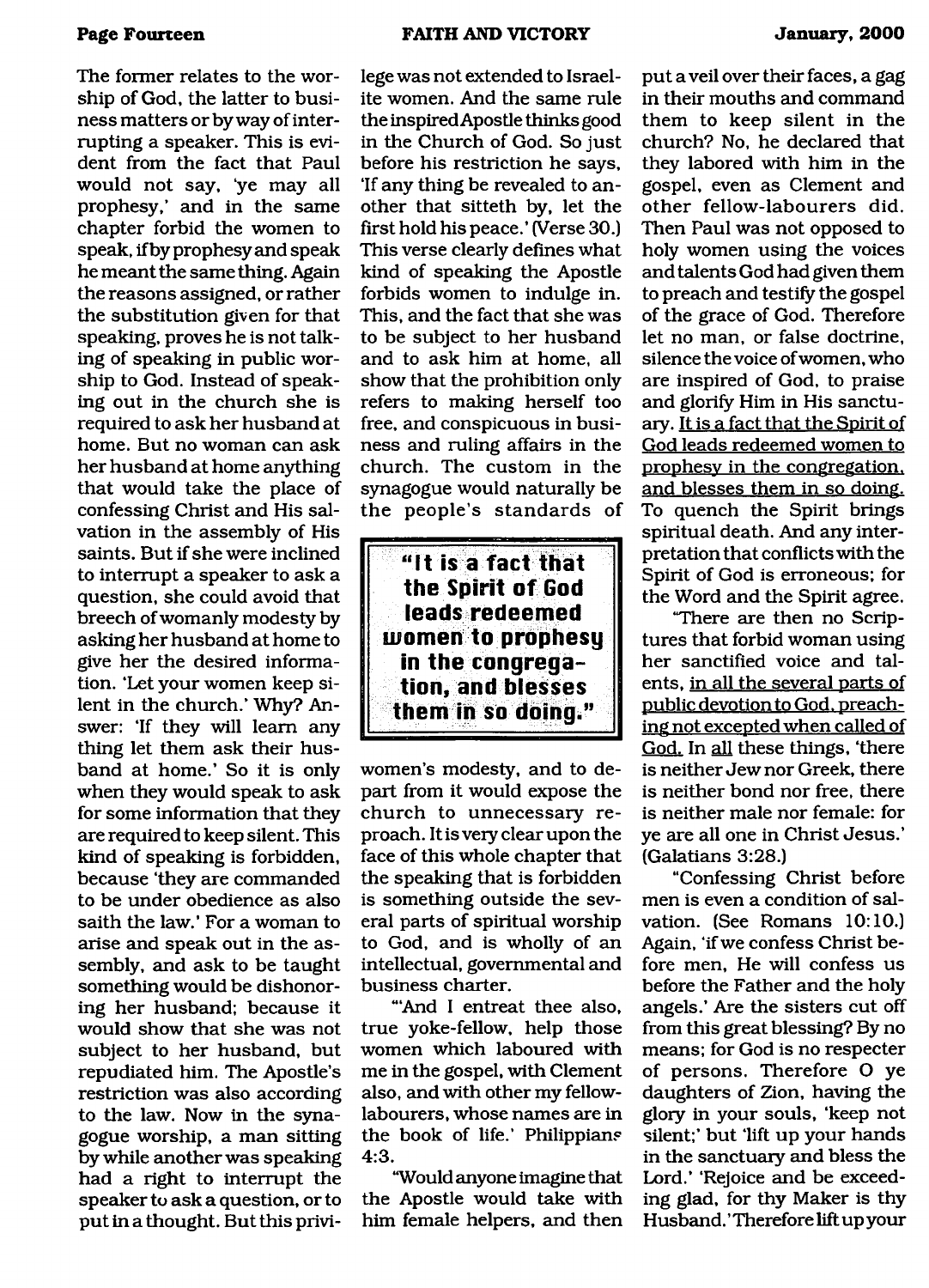voices freely to tell of the love of God, and 'show of darkness into His marvelous light."<u>Obey God</u><br>forth the praises of Him that has called you out rather than man.' Amen!" forth the praises of Him that has called you out

> --------

### **Sharing Burdens**

By

Bro. Don Elwell

Recently I have been impressed with the thought of prayer and how it relates to the saints, specifically as burdens are shared publicly in local congregations, at camp meetings or in the *Faith and Victory.*

Each month a list of requests is included in the *Faith and Victory* and many times it is easy to look at them as just that. And every week in our congregations, our brothers and sisters bravely share information that is dear to their hearts. It isn't always enough just to listen to these requests. I have felt challenged to give more consideration to them. They are a cry for assistance and reinforcement in the battle. In Galatians 6:2, 5, there are two guidelines for this thought of sharing burdens in prayer.

First, we shall consider verse 5, "For every man shall bear his own burden." It is biblical to say that a burden must first be "prayed out" by ourselves. We must first carry it alone to the Lord. I am persuaded that a good illustration of this can be drawn from the Lord carrying His physical cross as long as the physical body permitted Him to do so. It was at the point of His body collapsing that the man from the crowd was summoned to assist Him.

It is not right to have a burden for a lost soul, or an affliction, and simply request prayer while neglecting to pray yourself. It is wrong to burden the saints if we do not deem it important enough to pray ourselves. The saints, however, should gladly participate in the burden regardless of what the person who requested it does. It is a wonderful thing to be able to request prayer for your burdens, but be certain that you have fulfilled your responsibility and that you continue to do so after the request has been made. A request is for assistance in praying, not a substitute for one's own praying.

Galatians 6:2 reads, "Bear ye one another's burdens and so fulfil the law of Christ." Again, we wish to consider this in light of the burdens shared in the form of prayer requests. The Bible teaches that we as saints should help each other with our burdens.

I was blessed with a little thought about

buying a house. Imagine there are three different families, A, B and C. Each family can take out a 30-year loan and buy a house. Each family will pay for its own house separately. At the end of 30 years, the families will have their separate homes paid for.

However, there is another option. The three families could all move into one house. All three families could share a payment until the house was paid in full. Then family A could remain in that home while families B and C moved to a new house. All three families could continue to make regular payments on the second house until it was paid for.

Now we ask, what would be the advantage of this? If the families buy their homes according to the second plan, all three families will own a personal home, paid in full, after 15 years. That means with a little sacrifice, they will save themselves 15 years of paying interest. Now I ask, "Could it be possible that we could save each other some interest in our prayer lives if we "moved-in" together? Is it really possible that we could reach some conclusions to our prayer requests if we all made some personal sacrifice for the benefit of the whole?

This sharing in the burden is not a one time thing either. It is a commitment. When you tell someone that you will pray about a need, you have committed yourself to share in that burden.

In the story of the three families, would it have helped family A if family B only paid for one month? How about if family B paid once every 6 months? Yes, it would have been helpful, but would not have done much to save family A interest paid in the long run. Similarly we must maintain our commitments to prayer day in and day out.

What is the law of Christ? A law is something used to govern our society. What governed Christ? Was it not love, divine love? Christ lived to help others. We must do the same, especially in prayer.

I can't express enough how important it is to respond to the pleas of our brethren who are